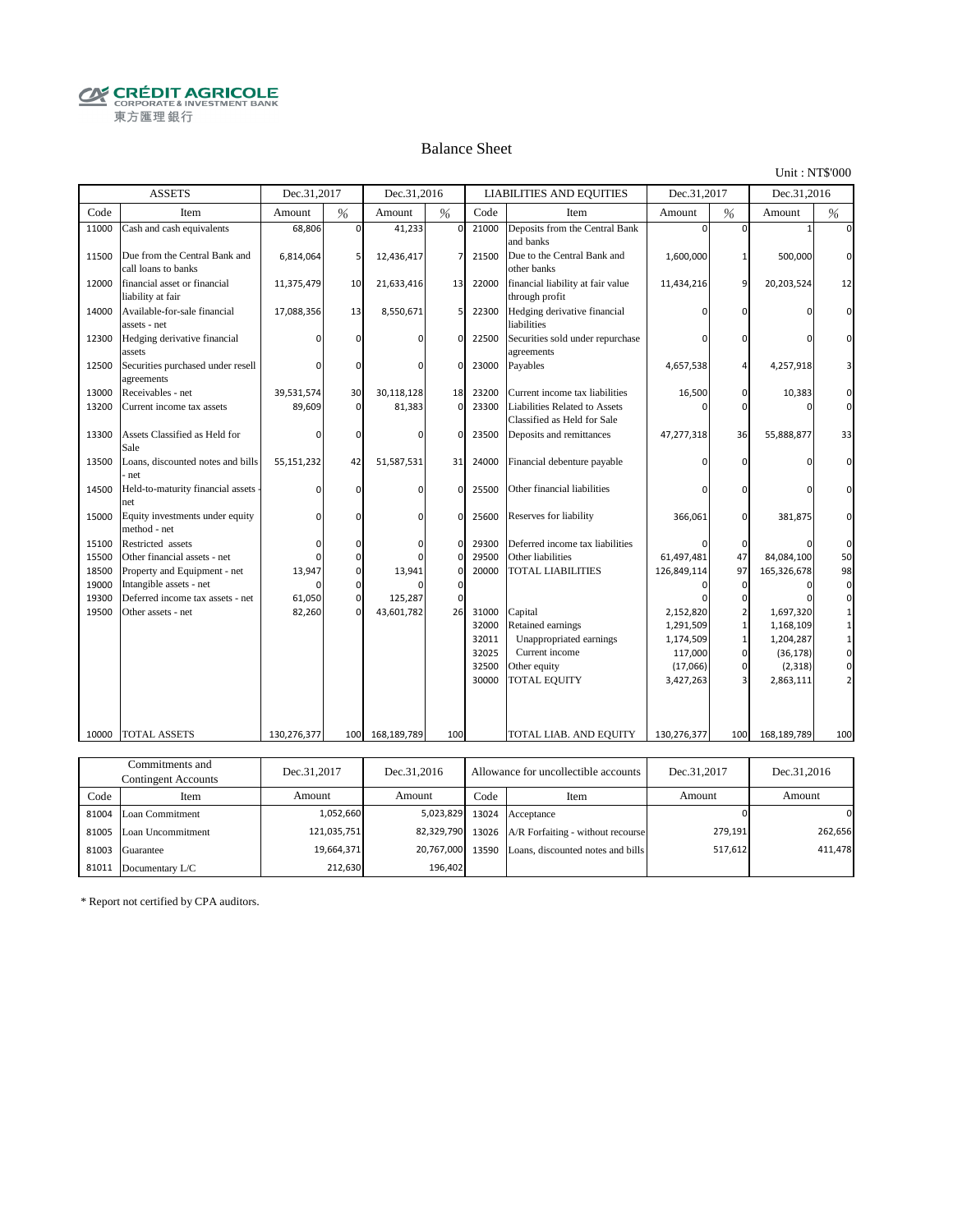**CALCOUT AGRICOLE**<br>
CORPORATE & INVESTMENT BANK<br>
東方匯理銀行

### Consolidate Income Statement

Unit : NT\$'000

|       |                                                                                                  | Jan.-Dec., 2017 |                | Jan.-Dec., 2016 |                | Variable %     |
|-------|--------------------------------------------------------------------------------------------------|-----------------|----------------|-----------------|----------------|----------------|
| 代碼    | 項<br>目                                                                                           | Amount          | $\%$           | Amount          | $\%$           |                |
| 41000 | Interest income                                                                                  | 1,232,084       | 124            | 1,241,784       | 125            | (1)            |
| 51000 | Interest expense                                                                                 | (1, 219, 328)   | (123)          | (720,060)       | (73)           | 69             |
|       | Net interest (expense) income                                                                    | 12,756          |                | 521,724         | 52             | (98)           |
|       | Other operating income                                                                           | 0               | 0              | 0               | 0              | 0              |
|       | Commission income                                                                                | 148,514         | 15             | 78,352          | 8              | 90             |
|       | Gain (loss) on financial assets or liabilities<br>measured at fair value through profit and loss | (1,522,044)     | (153)          | (107, 111)      | (11)           | 1,321          |
|       | Realized gain (loss) on available-for-sale<br>financial assets                                   | (28, 600)       | (3)            | (68, 470)       | (7)            | (58)           |
|       | Realized gain (loss) on held-to-maturity<br>financial assets                                     | O               | 0              | 0               | 0              | 0              |
|       | Foreign exchange gains (losses) - net                                                            | 2,109,395       | 213            | 270,289         | 27             | 680            |
|       | Impairment loss on assets (reversal of                                                           |                 | 0              | $\Omega$        | 0              | 0              |
|       | impairment loss on assets)                                                                       |                 |                |                 |                |                |
|       | Others                                                                                           | 271,596         | 27             | 283,587         | 29             | (4)            |
|       | Net income                                                                                       | 991,617         | 100            | 978,371         | 98             |                |
| 58200 | Bad debt expenses                                                                                | (115, 437)      | (12)           | (401,006)       | (40)           | (71)           |
|       | Operating expenses                                                                               | 0               | 0              | 0               | $\overline{0}$ |                |
| 58500 | Employee benefits                                                                                | (354, 692)      | (36)           | (320, 722)      | (32)           | 11             |
| 59000 | Depreciation and amortization expense                                                            | (2,066)         | 0              | (2, 533)        | 0              | (18)           |
| 59500 | Other general and administrative expenses                                                        | (324, 102)      | (33)           | (307, 652)      | (31)           |                |
|       | Consolidated income (loss) from continuing operations before<br>income tax                       | 195,320         | 20             | (53, 542)       | (5)            | (465)          |
| 61003 | Consolidated income (loss) from continuing operations - Income<br>tax (expense) benefit          | (78, 320)       | (8)            | 17,365          | 2              | (551)          |
|       | Consolidated income (loss) from continuing operations - after<br>income tax                      | 117,000         | 12             | (36, 177)       | (4)            | (423)          |
| 62500 | Income (loss) from discontinued operations                                                       | 0               | $\mathbf 0$    | 0               | 0              |                |
|       | Net income (loss)                                                                                | 117,000         | 12             | (36, 177)       | (4)            | (423)          |
|       | Other comprehensive income                                                                       |                 |                |                 |                |                |
| 65001 | Exchange differences on cumulative translation adjustments                                       | (9,526)         | (1)            | 5,034           | 1              | (289)          |
| 65011 | Unrealized gain (loss) on available-for-sale financial assets                                    | (5, 222)        | (1)            | (12, 595)       | (1)            | (59)           |
| 65031 | Remeasurement of defined benift plans                                                            | U               | $\Omega$       |                 | $\Omega$       |                |
| 65051 | Other comprehensive income after tax                                                             | 0               | $\pmb{0}$      | 0               | $\overline{0}$ | $\overline{0}$ |
|       | Total other comprehensive income                                                                 | 102,252         | 10             | (43, 738)       | (4)            | (334)          |
|       | Net income belong to:                                                                            |                 |                |                 |                |                |
|       | Owners' equity                                                                                   | 117,000         | 12             | (36, 177)       | (4)            | (423)          |
|       | Non-controlling Interests                                                                        |                 | 0              | 0               | 0              |                |
|       | Total other comprehensive income belong to:                                                      |                 |                |                 |                |                |
|       | Owners' equity                                                                                   | 102,252         | 10             | (43, 738)       | (4)            | (334)          |
|       | Non-controlling Interests                                                                        | 0               | $\overline{0}$ | 0               | $\mathbf 0$    | $\mathbf 0$    |

\* Report not certified by CPA auditors.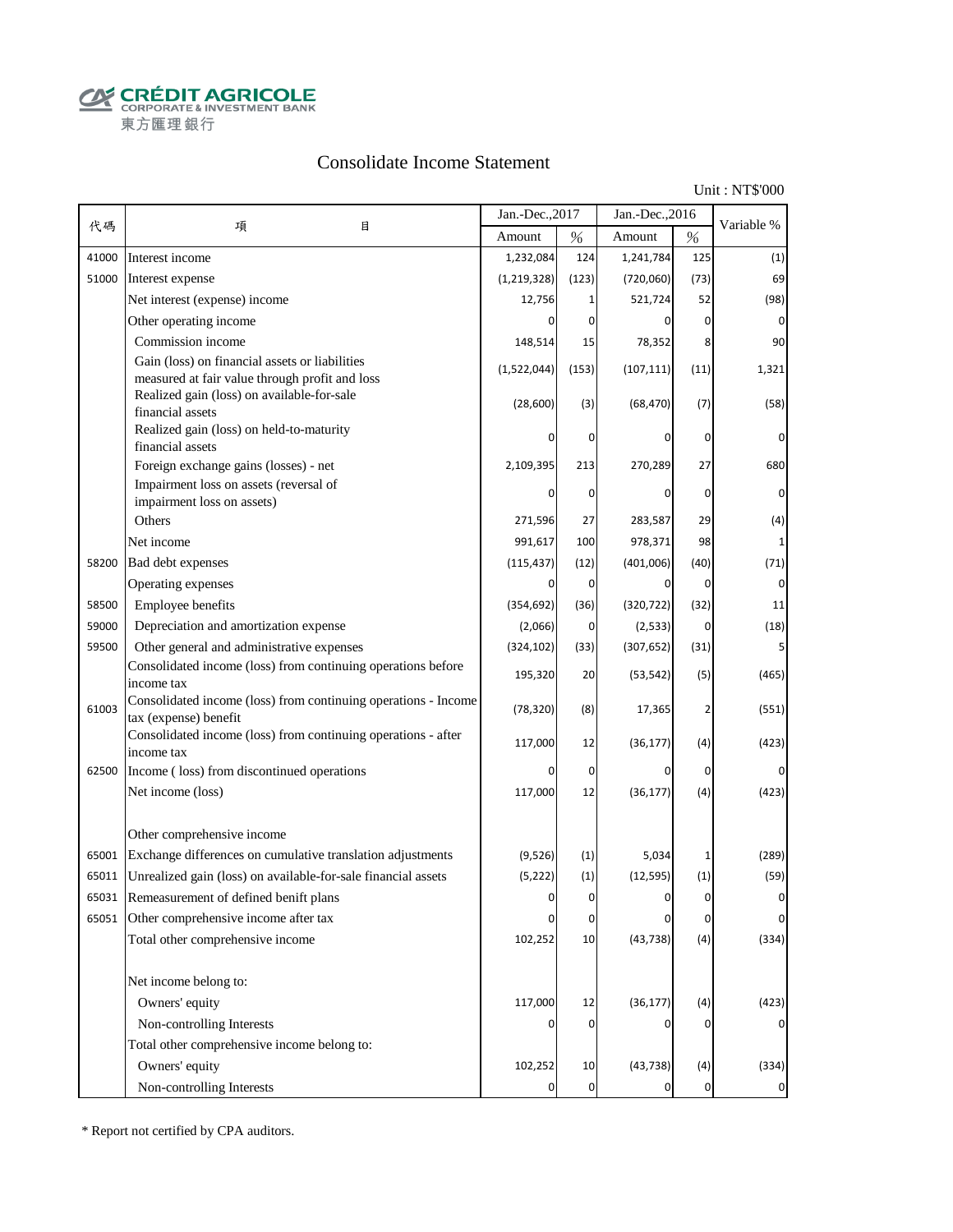

#### Information on fair value hierarchy of financial instruments

#### Unit : NT\$'000

| Instrument item meansured at fair value        |            | Dec.31,2017 |            |         | Dec.31,2016 |                          |            |         |
|------------------------------------------------|------------|-------------|------------|---------|-------------|--------------------------|------------|---------|
|                                                | Total      | Level 1     | Level 2    | Level 3 | Total       | Level 1                  | Level 2    | Level 3 |
| Non-derivative financial instruments           |            |             |            |         |             |                          |            |         |
| Asset                                          |            |             |            |         |             |                          |            |         |
| Financial assets designated at fair value      | 654,499    | 654,499     |            |         | 1,011,301   | 1,011,301                |            |         |
| through profit or loss                         |            |             |            |         |             |                          |            |         |
| Held for trading financial asset               | 654,499    | 654,499     |            |         | 1,011,301   | 1,011,301                |            |         |
| Equity investment                              |            |             |            |         |             |                          |            |         |
| Bond investment                                | 654,499    | 654,499     |            |         | 1,011,301   | 1,011,301                |            |         |
| Others                                         |            |             |            |         |             |                          |            |         |
| Financial assets designated at fair value      |            |             |            |         |             |                          |            |         |
| through profit or loss on initial recognition  |            |             |            |         |             |                          |            |         |
| Available-for-sale financial assets            | 17,088,356 | 5,050,753   | 12,037,603 |         | 8,550,671   | 5,107,896                | 3,442,775  |         |
| Equity investment                              |            |             |            |         |             |                          |            |         |
| Bond investment                                | 8,038,521  | 5,050,753   | 2,987,768  |         | 8,000,530   | 5,107,896                | 2,892,634  |         |
| Others                                         | 9.049.835  |             | 9.049.835  |         | 550.141     |                          | 550.141    |         |
| Liabilities                                    |            |             |            |         |             |                          |            |         |
| Financial liabilities designated at fair value |            |             |            |         |             |                          |            |         |
| through profit or loss                         |            |             |            |         |             |                          |            |         |
| Held for trading financial liabilities         |            |             |            |         |             |                          |            |         |
| Financial liabilities designated at fair value |            |             |            |         |             |                          |            |         |
| through profit or loss on initial recognition  |            |             |            |         |             |                          |            |         |
| Derivatives financial instruments              |            |             |            |         |             |                          |            |         |
| Asset                                          |            |             |            |         |             |                          |            |         |
| Financial assets designated at fair value      | 10,720,980 |             | 10,720,980 |         | 20,622,115  |                          | 20,622,115 |         |
| through profit or loss                         |            |             |            |         |             |                          |            |         |
| Hedging derivative financial assets            | ٠          |             |            |         |             | $\overline{\phantom{a}}$ | ٠          |         |
| Liabilities                                    |            |             |            |         |             |                          |            |         |
| Financial liabilities designated at fair value | 11,434,216 |             | 11,434,216 |         | 20,203,524  |                          | 20,203,524 |         |
| through profit or loss                         |            |             |            |         |             |                          |            |         |
| Hedging derivative financial liabilities       |            |             |            |         |             |                          |            |         |

#### Financial asset changes in fair value measurement level 3

|                                                                                            |                      |                     |                          |                        |                         |                                 |                               | <b>Unit: NT\$'000</b>      |
|--------------------------------------------------------------------------------------------|----------------------|---------------------|--------------------------|------------------------|-------------------------|---------------------------------|-------------------------------|----------------------------|
|                                                                                            | Beginning            |                     | Profit/Loss valuation    | Increase during period |                         | Decrease during period          |                               |                            |
| Item                                                                                       | retained<br>earnging | Income<br>statement | Other comprehe<br>income | Buy in or issue        | Transfers to<br>Level 3 | Sale, disposal<br>or settlement | Converted out<br>from Level 3 | Ending retained<br>earning |
| Financial assets designated at fair value                                                  |                      |                     |                          |                        |                         |                                 |                               |                            |
| through profit or loss                                                                     |                      |                     |                          |                        |                         |                                 |                               |                            |
| Held for trading financial assets                                                          |                      |                     |                          |                        |                         |                                 |                               |                            |
| Financial assets designated at fair value<br>through profit or loss on initial recognition |                      |                     |                          |                        |                         |                                 |                               |                            |
| Available-for-sale financial assets                                                        |                      |                     |                          |                        |                         |                                 |                               |                            |
| Hedging derivative financial assets                                                        |                      |                     |                          |                        |                         |                                 |                               |                            |

#### Financial liabilities changes in fair value measurement level 3

|                                                |                      |   |                                               |                 |                         |                                 |                               | Unit: NT\$'000             |
|------------------------------------------------|----------------------|---|-----------------------------------------------|-----------------|-------------------------|---------------------------------|-------------------------------|----------------------------|
|                                                | Beginning            |   |                                               |                 | Increase during period  |                                 | Decrease during period        |                            |
| Item                                           | retained<br>earnging |   | Valuation of profit/loss during<br>the period | Buy in or issue | Transfers to<br>Level 3 | Sale, disposal<br>or settlement | Converted out<br>from Level 3 | Ending retained<br>earning |
| Financial liabilities designated at fair value |                      |   |                                               |                 |                         |                                 |                               |                            |
| through profit or loss                         |                      |   |                                               |                 |                         |                                 |                               |                            |
| Held for trading financial liabilities         |                      |   |                                               |                 |                         |                                 |                               |                            |
| Financial liabilities designated at fair value |                      |   |                                               |                 |                         |                                 |                               |                            |
| through profit or loss on initial recognition  |                      |   |                                               |                 |                         |                                 |                               |                            |
| Hedging derivative financial liabilities       |                      | ۰ |                                               |                 |                         | <b>.</b>                        |                               |                            |
|                                                |                      |   |                                               |                 |                         |                                 |                               |                            |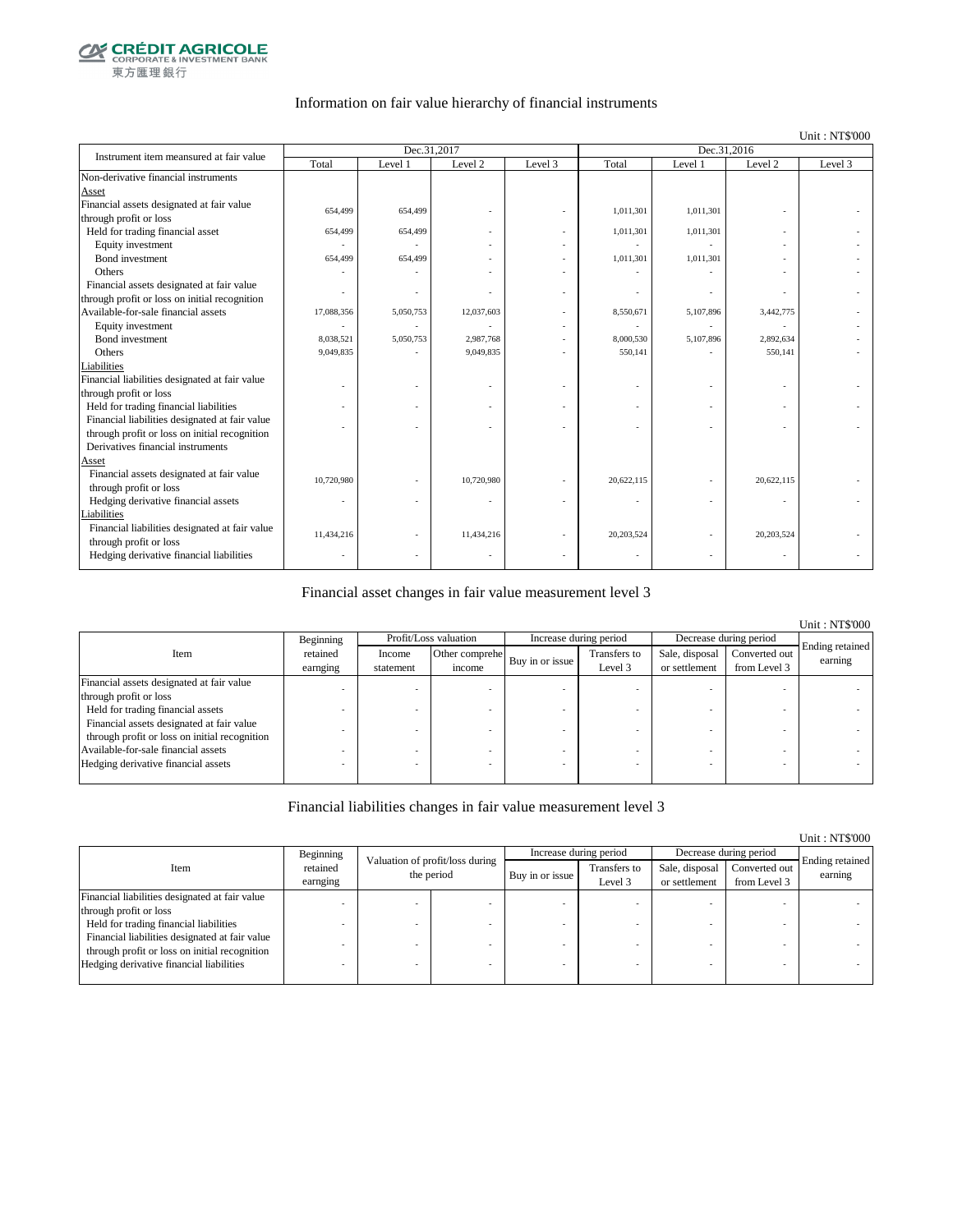

#### ASSETS QUALITY

Unit : NT\$'000, %

| Year \ Month               |                                  |                          |                | Dec.31,2017                                     |                     |                                                                  | Dec.31,2016              |                |                                                 |                      |                                                      |
|----------------------------|----------------------------------|--------------------------|----------------|-------------------------------------------------|---------------------|------------------------------------------------------------------|--------------------------|----------------|-------------------------------------------------|----------------------|------------------------------------------------------|
|                            | <b>ITEM</b>                      | Overdue<br>Amount        | Loan<br>Amount | $%$ of<br>Overdue<br>loans<br>to Total<br>loans |                     | $%$ of<br>Loan loss reserve Loan loss reserve<br>to Overdue Loan | Overdue<br>Amount        | Loan<br>Amount | $%$ of<br>Overdue<br>loans<br>to Total<br>loans | Loan loss<br>reserve | $%$ of<br>Loan loss<br>reserve<br>to Overdue<br>Loan |
| Corporate Finance          | Security                         | $\overline{\phantom{a}}$ | 2,658,522      | $\overline{\phantom{a}}$                        | 517,612             |                                                                  | $\overline{\phantom{a}}$ | 2,700,860      |                                                 | 411,478              |                                                      |
|                            | Unsecurity                       |                          | 53,010,322     |                                                 |                     |                                                                  |                          | 49,298,150     |                                                 |                      |                                                      |
|                            | Housing Loan                     |                          |                | $\overline{\phantom{a}}$                        |                     |                                                                  |                          |                |                                                 |                      |                                                      |
|                            | Cash card                        |                          |                | $\sim$                                          |                     | <b>NA</b>                                                        |                          |                |                                                 |                      | <b>NA</b>                                            |
| <b>Consumer Finace</b>     | Small credit Loan                |                          |                | $\sim$                                          |                     |                                                                  | ۰                        |                |                                                 |                      |                                                      |
|                            | Security<br>Others<br>Unsecurity |                          |                |                                                 |                     |                                                                  | -                        | ٠              |                                                 |                      |                                                      |
|                            | Total                            | $\overline{\phantom{a}}$ | 55,668,844     | $\sim$                                          | 517,612             |                                                                  |                          | 51,999,010     |                                                 | 411,478              |                                                      |
|                            |                                  | Overdue<br>Amount        | A/R<br>Amount  | $%$ of<br>Overdue A/R<br>to Total A/R           | Provision<br>Amount | $%$ of<br>Provision to<br>Overdue Loan                           | Overdue<br>Amount        | A/R<br>Amount  | $%$ of<br>Overdue A/R<br>to Total A/R           | Provision<br>Amount  | $%$ of<br>Provision to<br>Overdue<br>Loan            |
| Credit card                |                                  |                          |                | $\overline{\phantom{a}}$                        |                     |                                                                  |                          |                |                                                 |                      |                                                      |
| Factoring-without recourse |                                  |                          | 35,379,091     | $\sim$                                          | 279,191             | <b>NA</b>                                                        |                          | 26,265,591     |                                                 | 262,656              | <b>NA</b>                                            |
| Other non-performing loans |                                  | $\overline{a}$           |                | $\sim$                                          |                     |                                                                  | $\sim$                   |                |                                                 |                      |                                                      |

| $Year \setminus Month$                                                     | Dec.31.2017 | Dec.31.2016 |
|----------------------------------------------------------------------------|-------------|-------------|
| Loan classified as non-Pass-Due with normal payment after debt negotiation |             |             |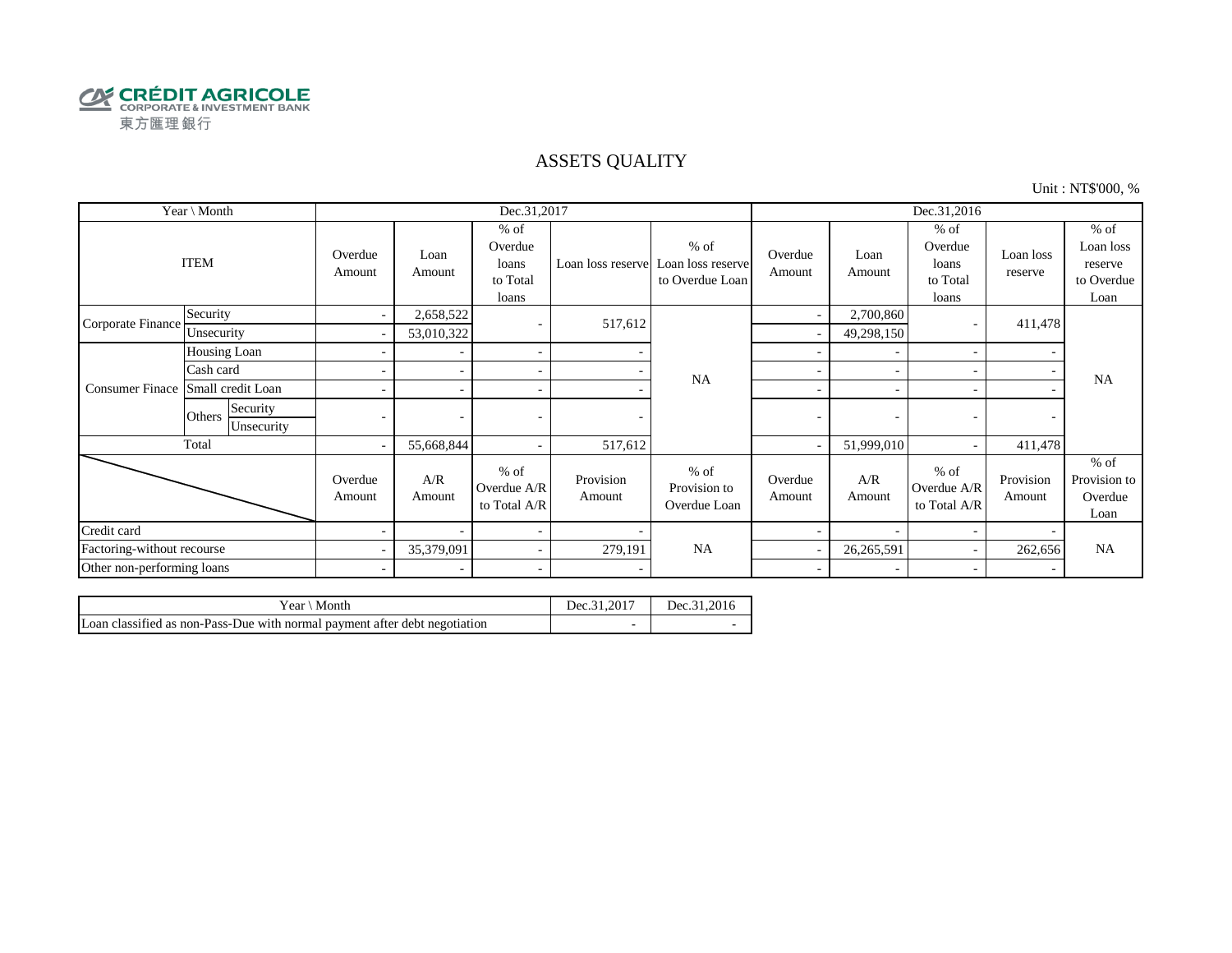

# Credit Exposure Concentration

Unit : NT\$'000, %

| Year $\setminus$<br>Month |                         | Dec.31,2017                                |               |                                               | Dec.31,2016              |                                            |               |                                              |  |  |
|---------------------------|-------------------------|--------------------------------------------|---------------|-----------------------------------------------|--------------------------|--------------------------------------------|---------------|----------------------------------------------|--|--|
| Ranking                   | Group Name              | <b>INDUSTRIAL</b><br><b>CLASSIFICATION</b> | Credit Amount | % of Credit<br>amount to<br>net worth $(\% )$ | Group Name               | <b>INDUSTRIAL</b><br><b>CLASSIFICATION</b> | Credit Amount | % of Credit<br>amount to<br>net worth $(\%)$ |  |  |
|                           | <b>Axxxx</b>            | Manufacturing                              | 27,919,091    |                                               | 815% Axxxx               | Manufacturing                              | 16,498,875    | 576%                                         |  |  |
| 2                         | Hxx Hxx                 | Manufacturing                              | 17,904,000    |                                               | 522% FOXXXXX PlXXXXXX    | Manufacturing                              | 9,837,647     | 344%                                         |  |  |
| 3                         | Taxxx Sxxx Coxxxxxxx    | Manufacturing                              | 8,056,800     |                                               | 235% Quxxxx              | Manufacturing                              | 8,622,972     | 301%                                         |  |  |
| 4                         | <b>Ouxxxx</b>           | Manufacturing                              | 7,921,625     |                                               | 231% Mexxxxxx            | Manufacturing                              | 3,959,730     | 138%                                         |  |  |
| 5                         | <b>Gxx Rx Pxx</b>       | <b>Retail Sales</b>                        | 6,489,426     | 189% Ctxx                                     |                          | Construction                               | 3,943,212     | 138%                                         |  |  |
| 6                         | <b>FOXXXXX PIXXXXXX</b> | Manufacturing                              | 5,970,828     |                                               | 174% Daxxxxx             | <b>Financial Service</b>                   | 3,600,000     | 126%                                         |  |  |
| 7                         | COXXXX                  | Manufacturing                              | 4,476,000     |                                               | 131% CSXX COXXXXXXX      | Manufacturing                              | 2,815,322     | 98%                                          |  |  |
| 8                         | <b>Ctxx</b>             | Construction                               | 3,619,051     |                                               | 106% Fxx Eaxxxx          | Manufacturing                              | 2,033,279     | 71%                                          |  |  |
| 9                         | Lixx Ox                 | Manufacturing                              | 2,984,000     |                                               | 87% Unxxxxxxx Texxxxxxxx | Manufacturing                              | 1,319,910     | 46%                                          |  |  |
| 10                        | <b>Fxx Eaxxxx</b>       | Manufacturing                              | 2,724,912     |                                               | 80% Chxxx Stxxx          | Manufacturing                              | 899,528       | 31%                                          |  |  |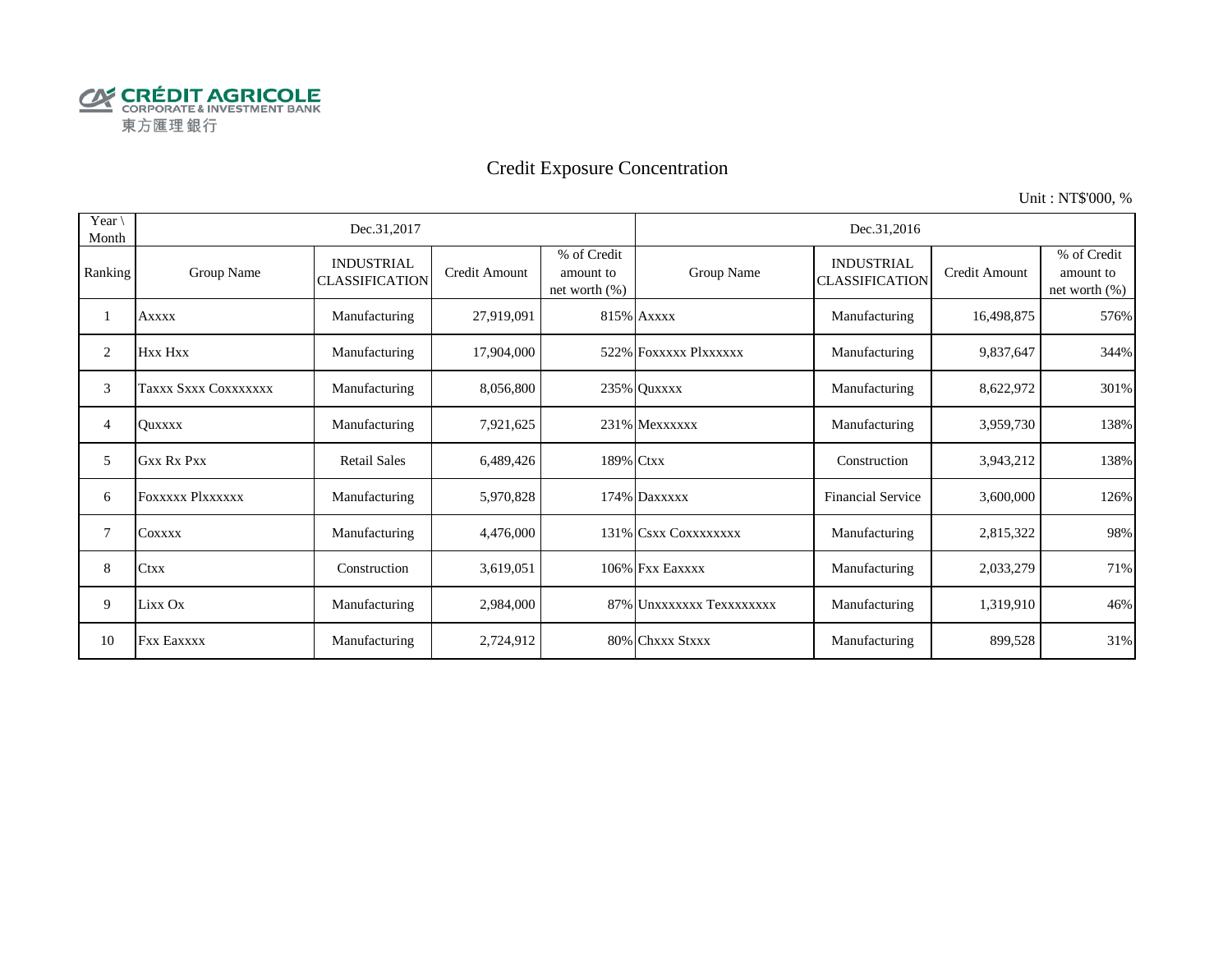

## Interest-Rate Sensitivity - TWD Currency Dec.31,2017

Unit : NT\$'000, %

| <b>ITEM</b>                                                 | $0$ to $90$ days | 91 to 180 days | 181 days to 1 year | over 1 year | <b>TOTAL</b> |  |  |  |  |
|-------------------------------------------------------------|------------------|----------------|--------------------|-------------|--------------|--|--|--|--|
| Sensitive assets                                            | 22,444,202       |                | 4,584,161          | 9,151,923   | 36,180,286   |  |  |  |  |
| Sensitive liabilities                                       | 523,922          |                | 3,000,000          | 1,728,123   | 5,252,045    |  |  |  |  |
| Sensitive Gap                                               | 21,920,280       |                | 1,584,161          | 7,423,800   | 30,928,241   |  |  |  |  |
| Equity                                                      |                  |                |                    |             | 3,274,285    |  |  |  |  |
| Ratio of interest-rate sensitive assets to liabi<br>688.88% |                  |                |                    |             |              |  |  |  |  |
| Ratio of interest-rate sensitive gap to equity<br>944.58 %  |                  |                |                    |             |              |  |  |  |  |

## Dec.31,2017 Interest-Rate Sensitivity - USD Currency

Unit : US\$'000, %

| <b>ITEM</b>                                                     | $0$ to 90 days | 91 to $180$ days | 181 days to 1 year       | over 1 year | <b>TOTAL</b> |  |  |  |  |
|-----------------------------------------------------------------|----------------|------------------|--------------------------|-------------|--------------|--|--|--|--|
| Sensitive assets                                                | 2,367,689      | 35,120           | 20,350                   | 150,312     | 2,573,471    |  |  |  |  |
| Sensitive liabilities                                           | 3,237,299      | 200,941          | $\overline{\phantom{0}}$ | -           | 3,438,240    |  |  |  |  |
| Sensitive Gap                                                   | (869, 610)     | (165, 821)       | 20,350                   | 150,312     | (864,769)    |  |  |  |  |
| Equity                                                          |                |                  |                          |             | 4,003        |  |  |  |  |
| Ratio of interest-rate sensitive assets to liabi<br>74.85 %     |                |                  |                          |             |              |  |  |  |  |
| Ratio of interest-rate sensitive gap to equity<br>$-21,603.02%$ |                |                  |                          |             |              |  |  |  |  |

Note:

- 1. Interest-rate sensitive assets or liabilities represent interest bearing assets or interest paying liabilities influenced by the fluctuation of interest rates.
- 2. Ratio of interest-rate sensitive assets to liabilities = Interest-rate sensitive assets ÷ Interest-rate sensitive liabilities (i.e. New Taiwan Dollar interest-rate sensitive assets and New Taiwan Dollar interest-rate sensitive liabilities with tenors of less than one year)
- 3. Interest-rate sensitive gap = Interest-rate sensitive assets  $-$  Interest-rate sensitive liabilities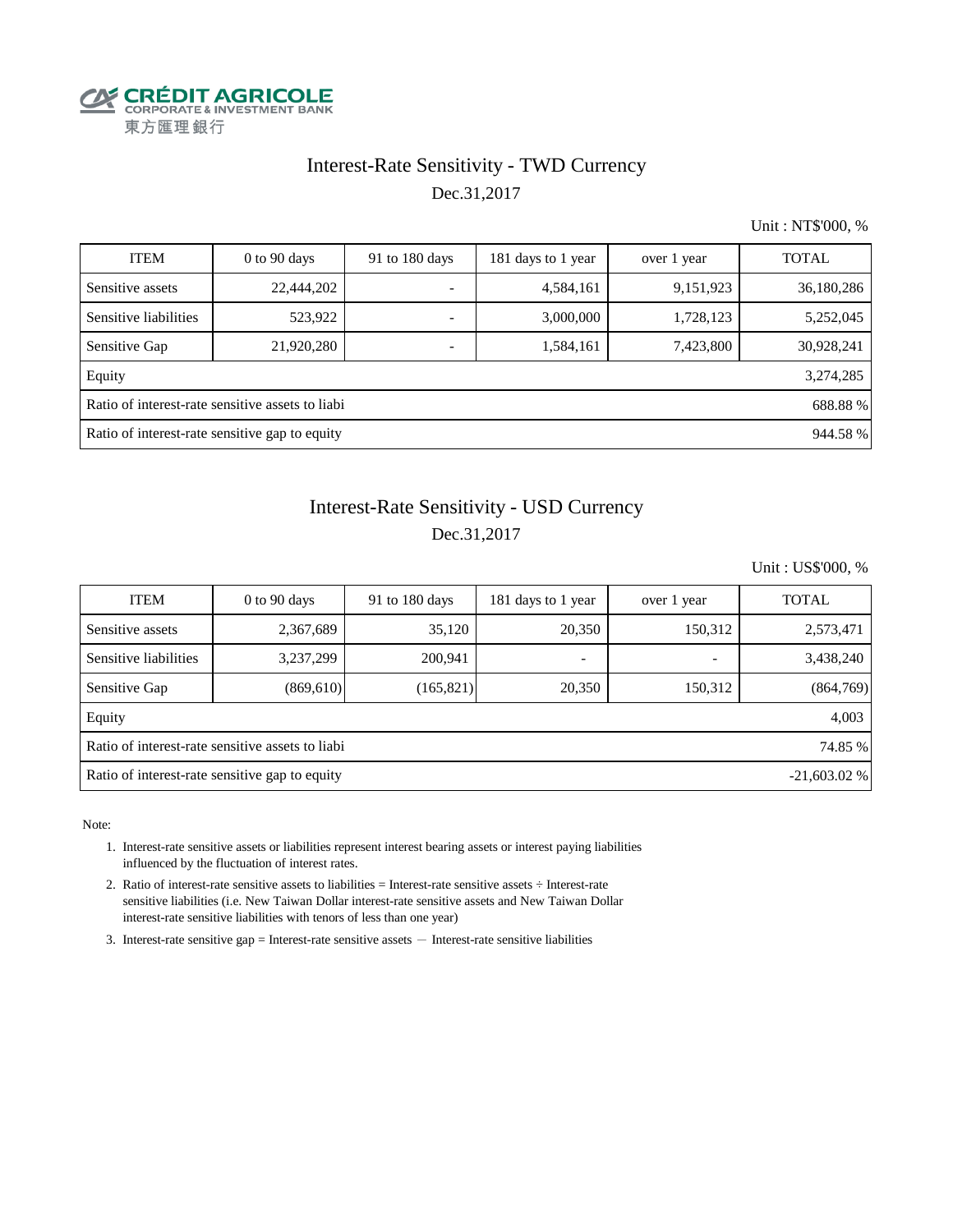

# Ratio of Profitability

Unit : %

| <b>ITEM</b>               |                   | Dec.31,2017 | Dec.31,2016 |  |
|---------------------------|-------------------|-------------|-------------|--|
| Ratio of return on assets | before income tax | 0.16%       | $-0.04%$    |  |
|                           | after incometax   | 0.09%       | $-0.03%$    |  |
| Ratio of return on equity | before income tax | 5.27 %      | $-2.34%$    |  |
|                           | after incometax   | 2.98 %      | $-1.68%$    |  |
| Ratio of net income       |                   | 10.31 %     | $-4.47%$    |  |

Note:

- 1. Ratio of return on assets = Income before income tax  $\div$  Average assets
- 2. Ratio of return on equity = Income before income tax  $\div$  Average equity
- 3. Ratio of net income = Income before income tax  $\div$  Total revenue
- 4. Income before income tax is the year-to-date accumulated income.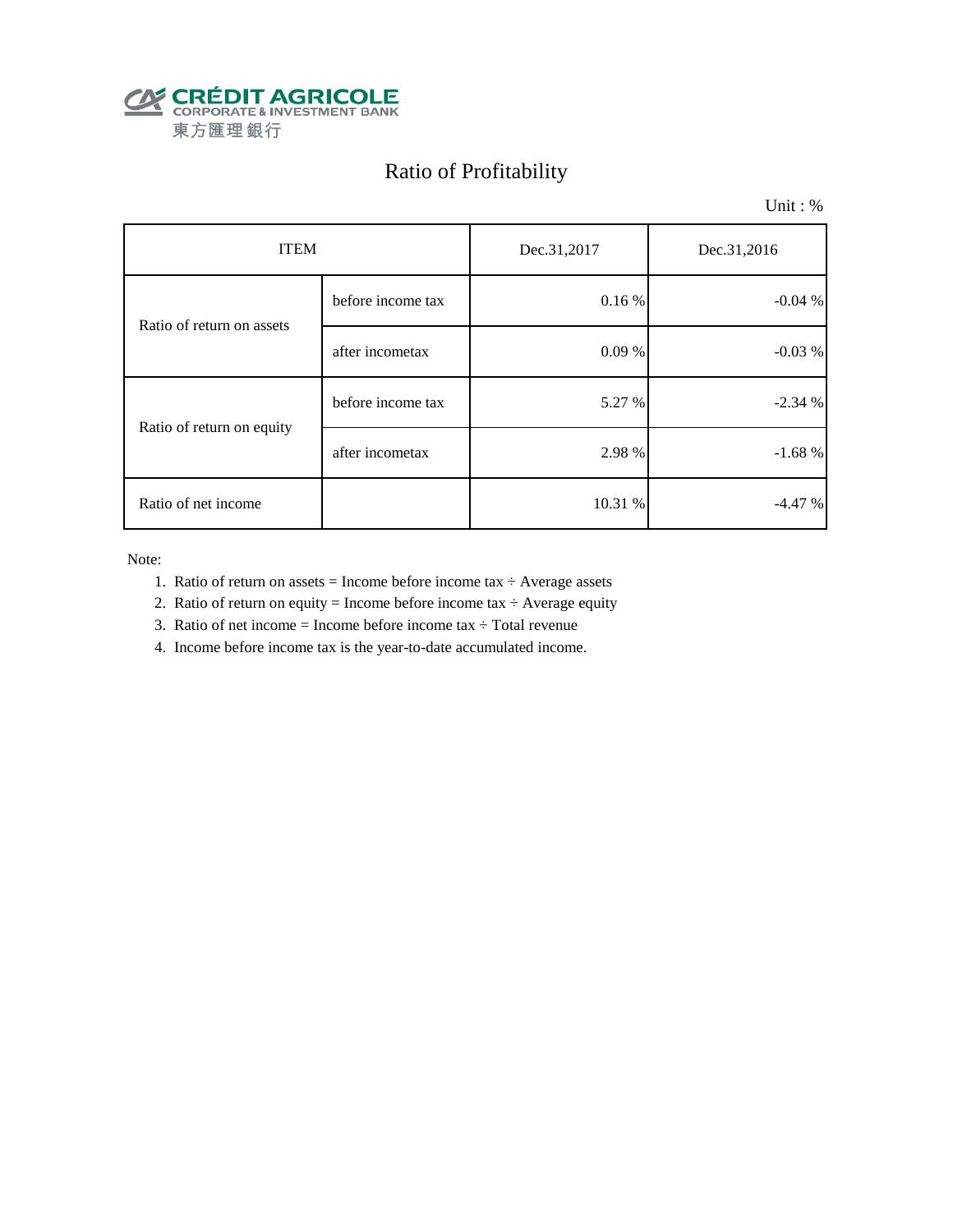

## Analysis of Assets and Liabilities by Maturity Date - TWD Currency Dec.31,2017

Unit : NT\$'000

| <b>ITEM</b> | <b>TOTAL</b> | Amount for the remaining period to the maturity date |                 |                |                       |             |  |  |
|-------------|--------------|------------------------------------------------------|-----------------|----------------|-----------------------|-------------|--|--|
|             |              | $0$ to 30 days                                       | $31$ to 90 days | 91 to 180 days | 181 days to<br>1 year | over 1 year |  |  |
| Assets      | 524,011,483  | 173,657,893                                          | 158, 132, 873   | 107,210,589    | 56,279,947            | 28,730,181  |  |  |
| Liabilities | 522,659,242  | 138,856,888                                          | 180,071,506     | 120,376,065    | 56,822,714            | 26,532,069  |  |  |
| Gap         | 1,352,241    | 34,801,005                                           | $-21,938,633$   | $-13,165,476$  | $-542,767$            | 2,198,112   |  |  |

Note:

 1. The table includes only New Taiwan Dollar amounts (i.e. excludes assets and liabilities denominated in foreign currency).

## Analysis of Assets and Liabilities by Maturity Date - USD Currency Dec.31,2017

Unit : US\$'000

|             | <b>TOTAL</b> | Amount for the remaining period to the maturity date |                 |                |                       |             |  |  |
|-------------|--------------|------------------------------------------------------|-----------------|----------------|-----------------------|-------------|--|--|
| <b>ITEM</b> |              | $0$ to 30 days                                       | $31$ to 90 days | 91 to 180 days | 181 days to<br>1 year | over 1 year |  |  |
| Assets      | 21,901,840   | 7,347,572                                            | 6,923,533       | 4,343,501      | 2,022,421             | 1,264,813   |  |  |
| Liabilities | 23,295,319   | 8,231,462                                            | 7,071,287       | 4,257,383      | 2,429,432             | 1,305,755   |  |  |
| Gap         | $-1,393,479$ | $-883,890$                                           | $-147,754$      | 86,118         | $-407,011$            | $-40,942$   |  |  |

Note:

1. The table includes only U.S. Dollar amounts.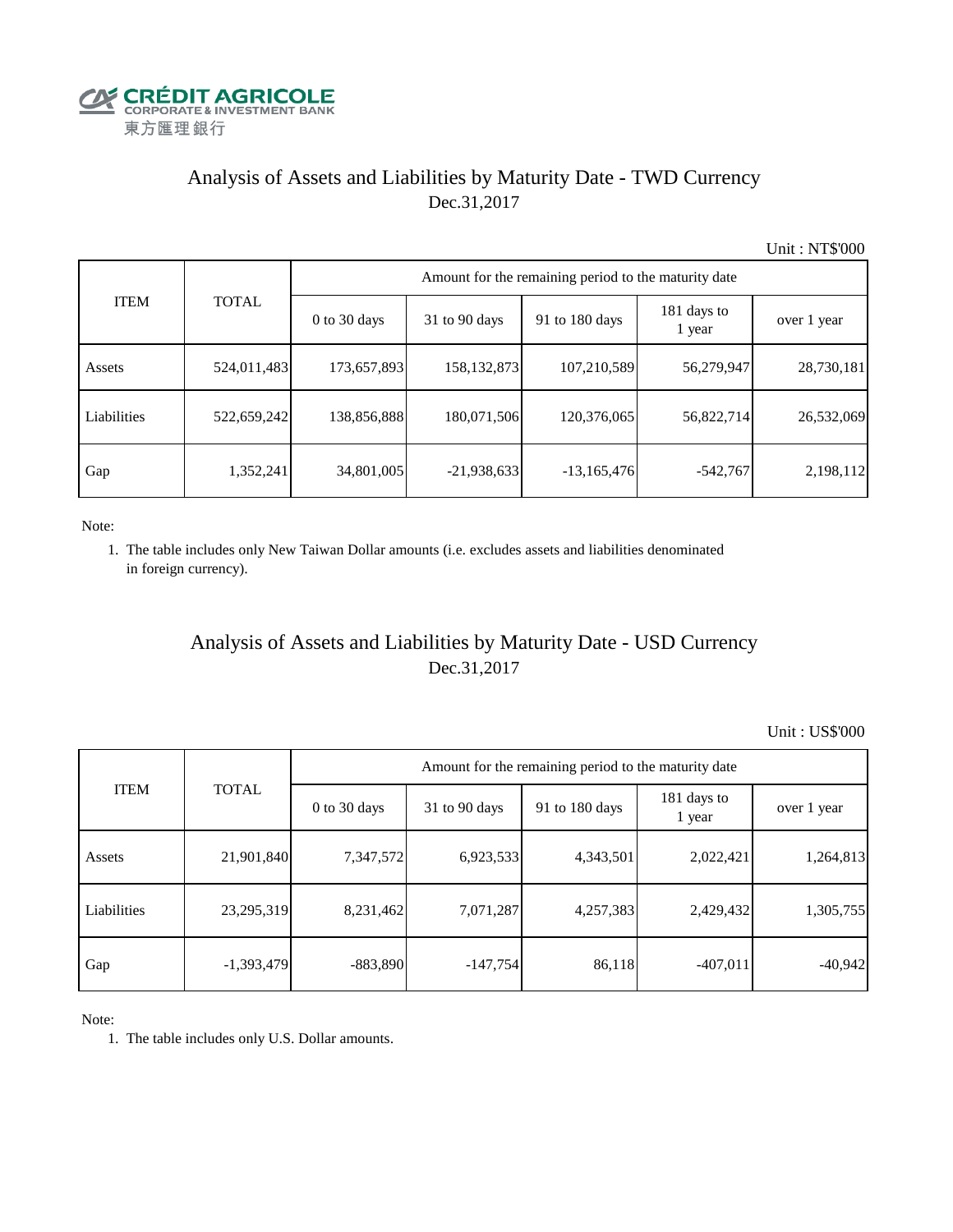

### Sale of Distressed Debt Information Dec.31,2017

1. Transcation information of distressed debt sale Unit: NT\$'000

Transaction  $\frac{\text{D}}{\text{Date}}$  Counterparty Debt Component Book Value Selling Price Gain/loss from disposal Condition of Agreement Relationship with counterparty - - - - - - - -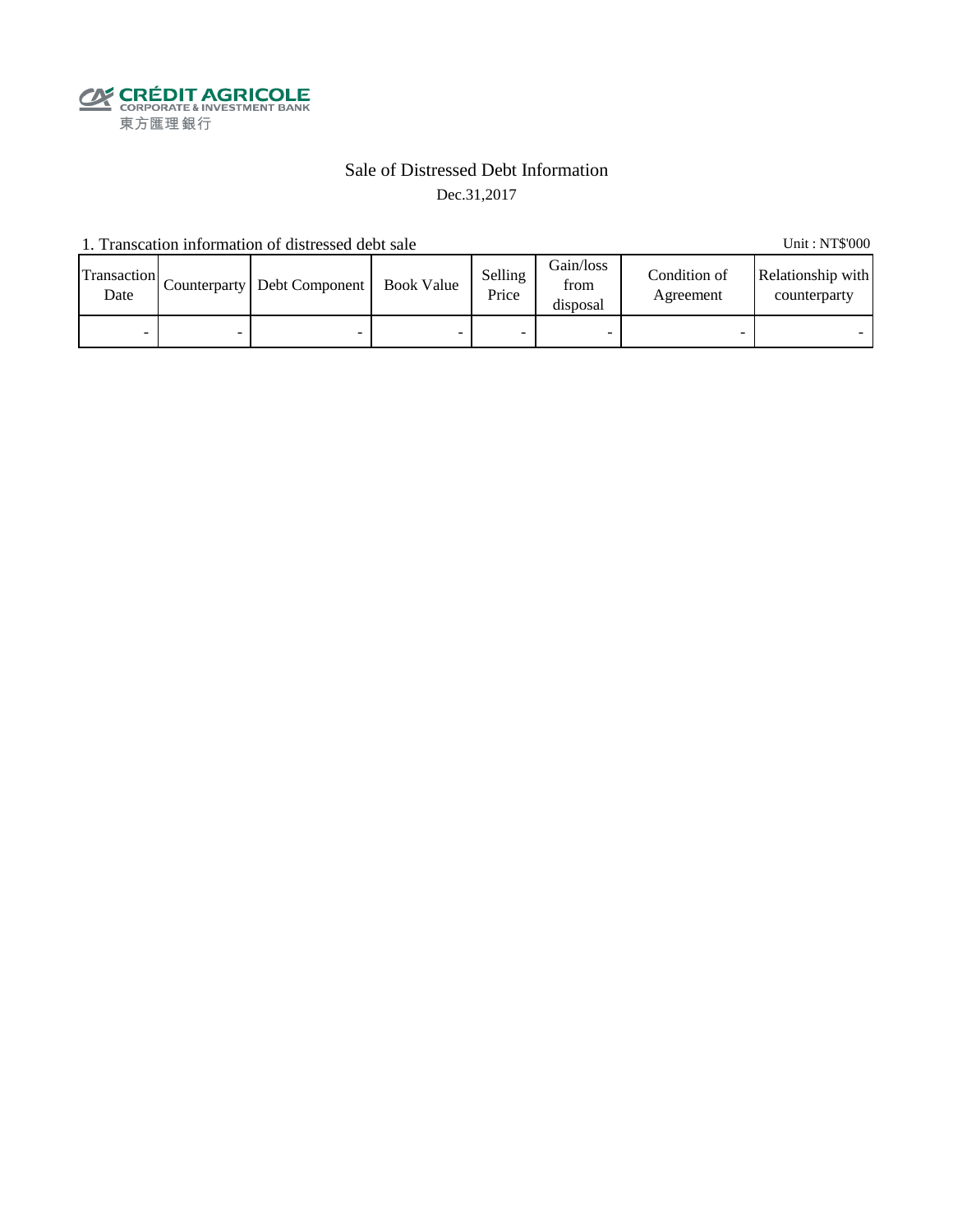

#### Information of reinvestment business Dec.31,2017

Unit : NT\$'000

|                     | Main         |                   | Stockholdi   Investment          | Realized             | Conditions of share consolidation between the<br>company and its affiliated companies |                                    |                                 |          |                                        |         |
|---------------------|--------------|-------------------|----------------------------------|----------------------|---------------------------------------------------------------------------------------|------------------------------------|---------------------------------|----------|----------------------------------------|---------|
| Investee<br>company | Locatio<br>n | Operating<br>Item | ng ratio in<br>Closing<br>Period | <b>Book</b><br>Value | Gain/Loss in<br>Current<br>Period                                                     | Current number<br>of stock holding | Pro Forma<br>number of<br>stock | of stock | Total<br>Number Stockholdin<br>g ratio | Remarks |
| -                   |              | -                 |                                  | -                    | $\overline{\phantom{a}}$                                                              |                                    |                                 | -        |                                        |         |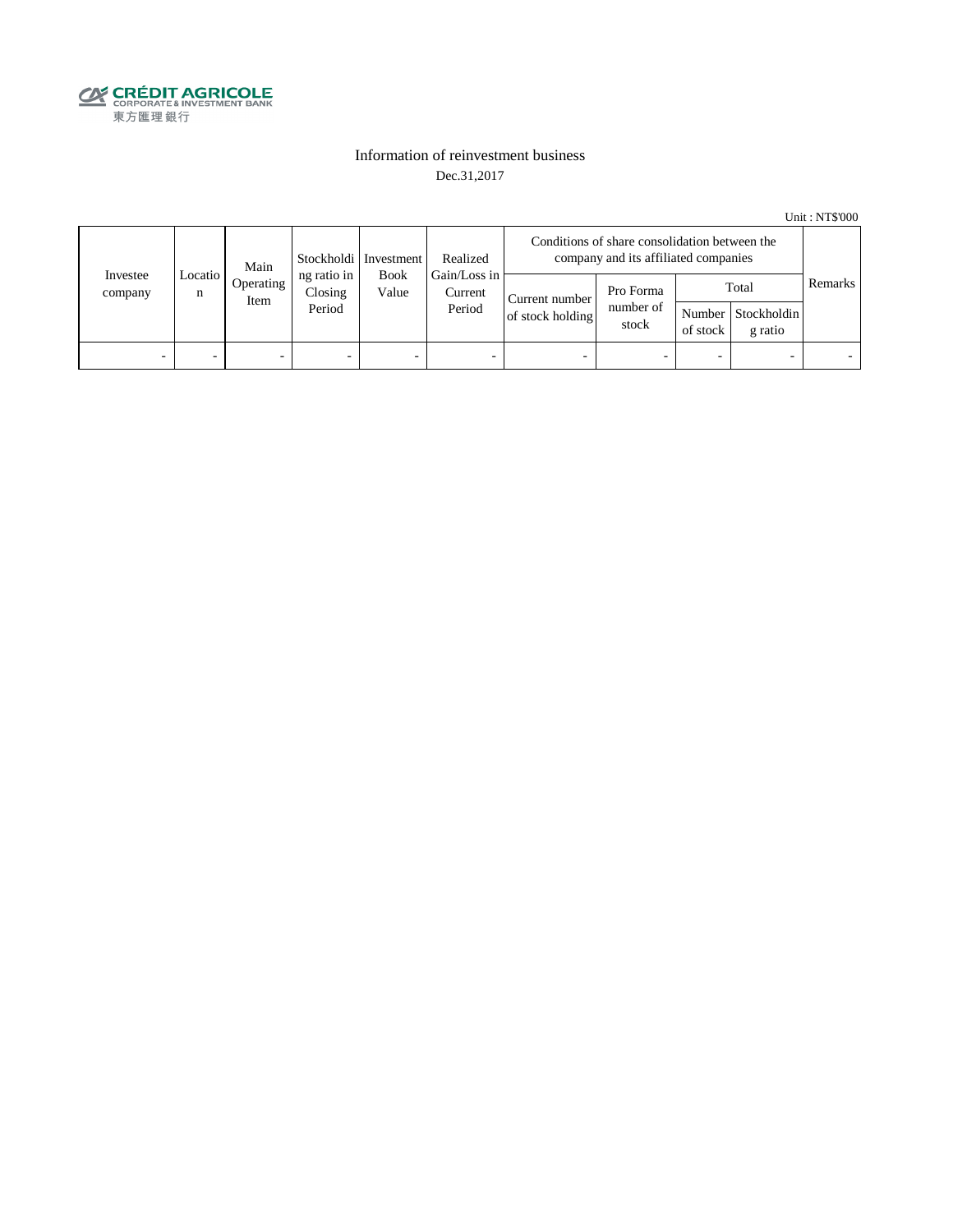

# Ratio of Deposits, Time Deposits and Foreign Currency Deposits to Total Deposits

Unit : NT\$'000, %

|                                | Dec.31,2017 | Dec.31,2016 |  |  |
|--------------------------------|-------------|-------------|--|--|
| Demand deposits                | 2,277,757   | 9,464,090   |  |  |
| % of Demand deposits           | 4.82 %      | 16.93 %     |  |  |
| Time deposits                  | 44,996,111  | 46,422,055  |  |  |
| % of Time deposits             | 95.18 %     | 83.07 %     |  |  |
| Foreign currency deposits      | 43,625,273  | 44,269,147  |  |  |
| % of Foreign currency deposits | 92.28 %     | 79.21 %     |  |  |

Note:

1. % of Demand deposits = demand deposits  $\div$  total deposits ;

% of Time deposits = time deposits  $\div$  total deposits ;

- % of Foreign currency deposits = foreign currency deposits  $\div$  total deposits
- 2. Demand deposits and Time deposits include Foreign currency deposits and Treasury deposits.
- 3. Postal office deposits are excluded.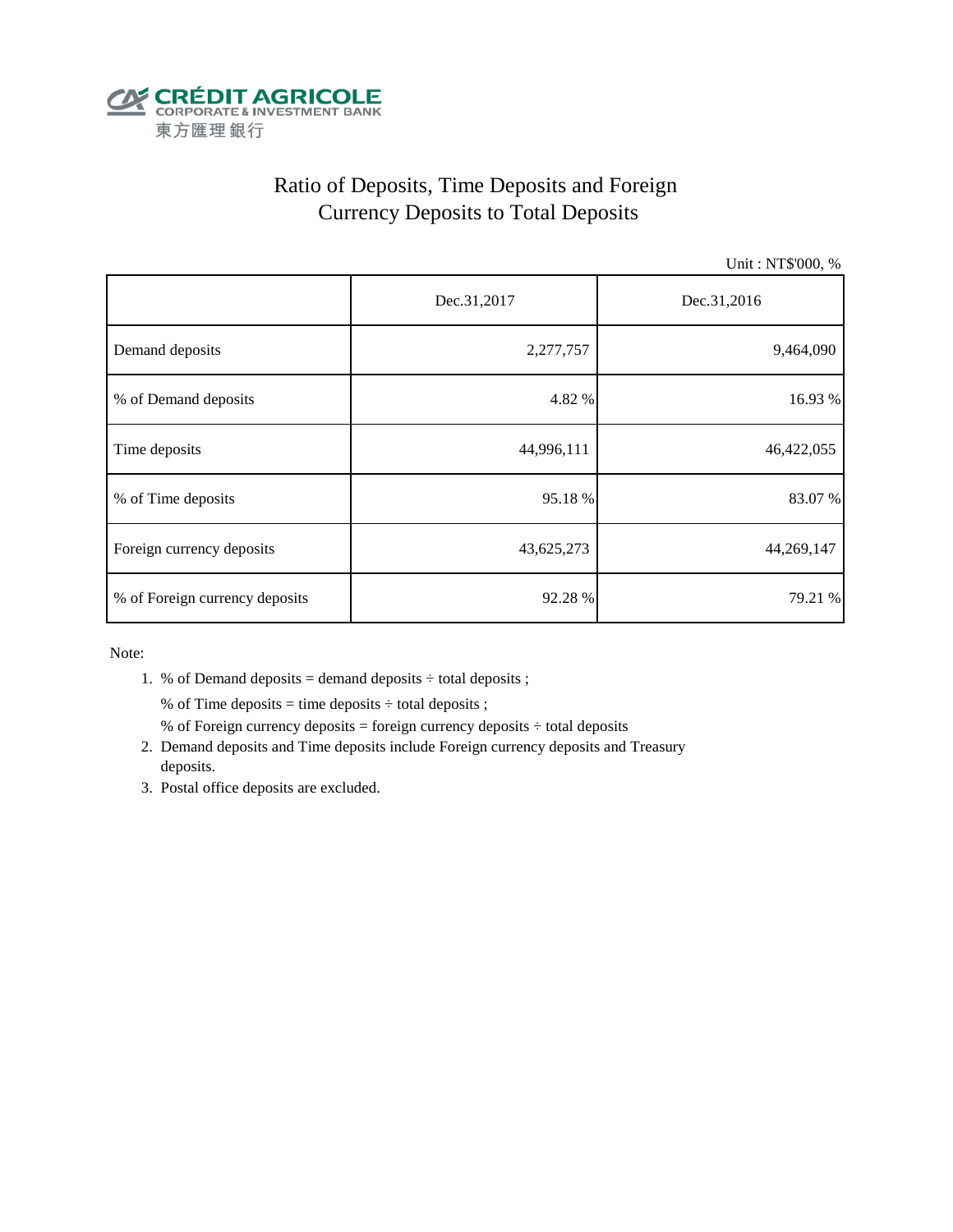

# Ratio of Small and Medium-Size Enterprise (SME) Loans

Unit : NT\$'000, %

|                     | Dec.31,2017 | Dec.31,2016 |  |  |
|---------------------|-------------|-------------|--|--|
| <b>SME</b> Loans    |             |             |  |  |
| % of SME Loans      | 0.00 %      | $0.00\ \%$  |  |  |
| Consumer Loans      |             |             |  |  |
| % of Consumer Loans | 0.00 %      | 0.00 %      |  |  |

Note:

1. % of SME Loans = SME Loans ÷ Total Loans;

% of Consumer Loans = Consumer Loans ÷ Total Loans

 2. Small and Medium-Size Enterprises (SME) are identified according to the definition promulgated by the Banking Bureau.

Employee Loans under Welfare Committee and other individual Consumer Loans.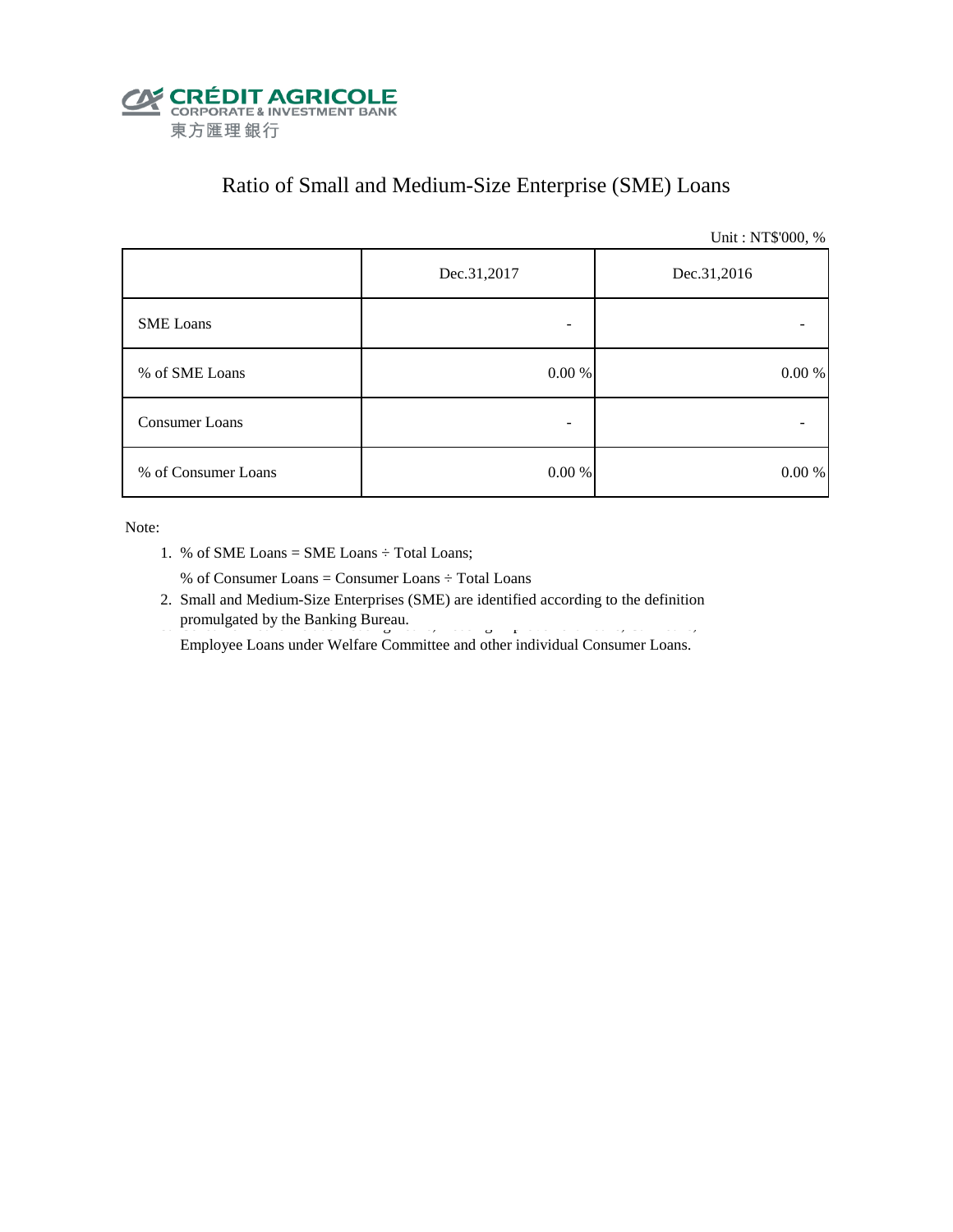

## Interest Bearing Assets and Interest Paying Liabilities

|                                                          |                    |                          |                    | Unit: NT\$'000, %        |  |
|----------------------------------------------------------|--------------------|--------------------------|--------------------|--------------------------|--|
|                                                          | Dec.31,2017        |                          | Dec.31,2016        |                          |  |
| <b>ITEM</b>                                              | Average<br>balance | Average<br>interest rate | Average<br>balance | Average<br>interest rate |  |
| Interest bearing assets                                  | 95,830,003         | 1.27 %                   | 119,852,514        | 1.36 %                   |  |
| Due from Central Bank, other branches<br>and other banks | 12,700,802         | 0.37%                    | 37,949,762         | 1.00 %                   |  |
| Securities purchased                                     | 9,790,765          | 0.54%                    | 16,424,718         | 1.91 %                   |  |
| A/R Forfaiting - without recourse                        | 28,383,772         | 1.73 %                   | 20,677,211         | 1.01 %                   |  |
| Loans, discounted notes and bills                        | 44,954,664         | 1.69 %                   | 44,800,823         | 1.47 %                   |  |
| Interest paying liabilities                              | 96,928,314         | 1.56 %                   | 116,866,705        | 0.90%                    |  |
| Due to banks and other branches                          | 59,801,399         | 1.43 %                   | 77,878,944         | 0.78 %                   |  |
| Deposits (demand deposits, time<br>deposits and NCD)     | 37,126,915         | 1.77 %                   | 38,987,761         | 1.14 %                   |  |

Note:

1. Average balance is based on daily average balance of interest bearing assets or interest liabilities.

 2. Interest bearing assets or interest paying liabilities are disclosed in accordance with the chart of accounts or their nature.